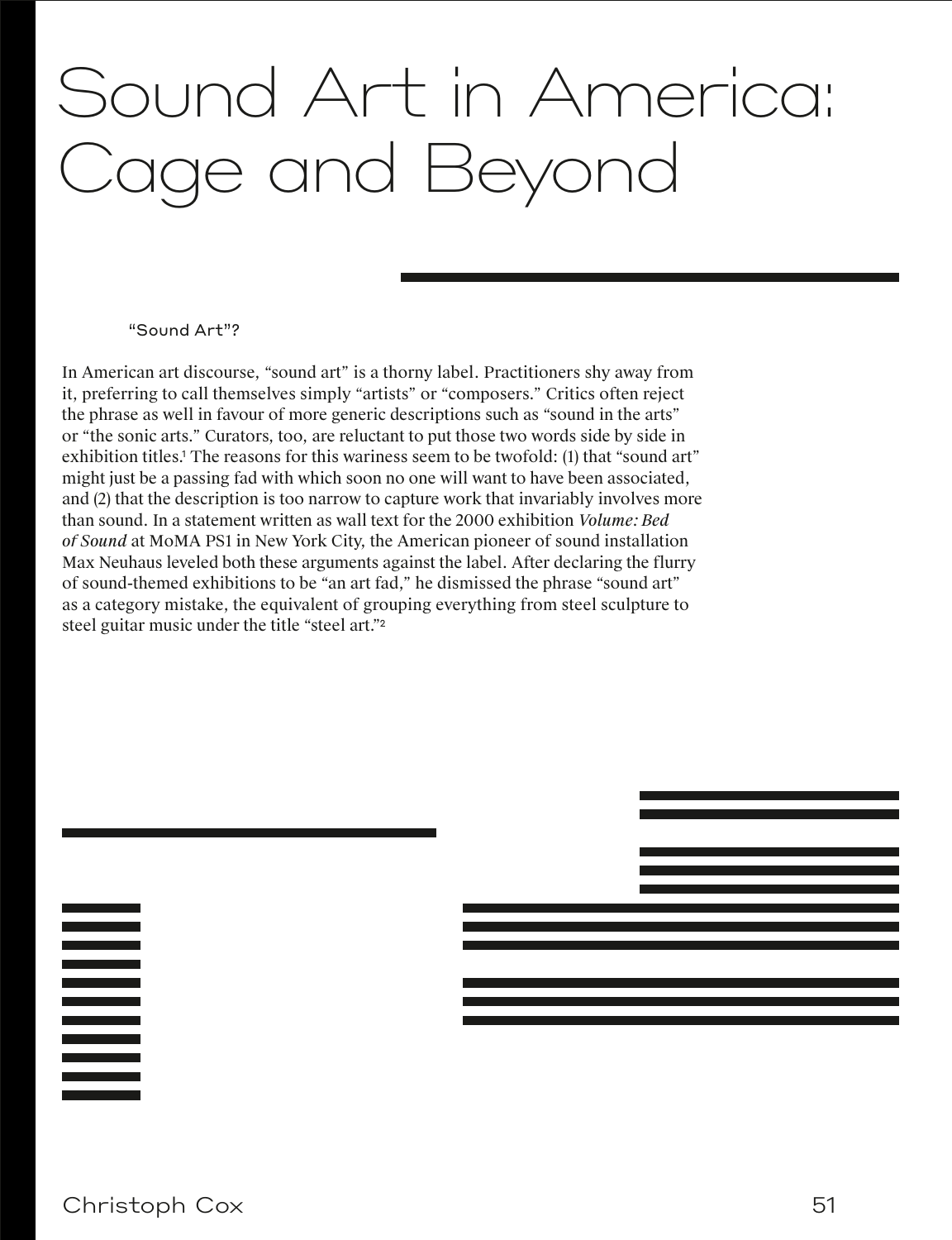Yet, for all that, "sound art" keeps sneaking back into the discourse – and for good reason. While no more adequate to its content than the terms "video art" or "performance" are to describe the wild variety of work that falls under those labels, "sound art" helpfully marks the fact that, in the past two decades or so, sound has indeed become more prominent in venues of contemporary art in the U.S. and around the world, and that this sonic art work tends to be markedly different from musical performance and from other art forms (video and film, for example) in which sound most often plays a merely supportive role. "Sound art" is as good a term as any to describe works in any artistic medium or modality (installation, sculpture, drawing, film, video, recorded sound, etc.) that draw particular attention to the sonic and consider it aesthetically. Surely this category overlaps with "music," and no firm division need be made between them. But, as I have argued else-

1 See, for example, the conversation between Stephen Vitiello and Marina Rosenfeld in *NewMusicBox* (March 1, 2004), www.newmusicbox.org/ assets/59/interview\_vitiello. pdf, and Douglas Kahn, "The Arts of Sound Art and Music," www.douglaskahn.com/writings/ douglas\_kahn-sound\_art.pdf.

2 See Max Neuhaus, "Sound Art?," in *Volume: Bed of Sound* (New York: P.S. 1 Contemporary Art Center, 2000), www.max-neuhaus. info/soundworks/soundart/ SoundArt.htm.

3 See Christoph Cox, "Sound Art and the Sonic Unconscious," *Organised Sound* 14, no. 1 (2009): 19–26. I develop this idea (and many of the ideas in this essay) in my forthcoming book *Sonic Flux: Sound, Art, and Metaphysics*.

4 See Friedrich A. Kittler, *Gramophone, Film, Typewriter*, trans. Geoffrey Winthrop-Young and Michael Wutz (Stanford: Stanford University Press, 1999), [23.]

5 John Cage, "The Future of Music: Credo," in *Silence: Lectures and Writings by John Cage* (Middletown: Wesleyan University Press, 1986), 3–6, here 4.

6 Richard Kostelanetz, *Conversing with Cage*, 2nd ed. (New York: Routledge, 2003), 70.

7 Cage, "The Future of Music: Credo," 3.

where, "sound art" often marks an ontological distinction between work that *employs* the sonic and work that *examines its conditions of possibility*. 3

#### Several Origins

On this (and just about any other) definition, sound art has multiple origins, and Americans figure prominently in its history. Prior to the contributions of composers and artists, the deaf polymath Thomas Edison laid the groundwork for sound art with his invention of the phonograph, which severed sound from its present performance and allowed it to be *installed*, played back independently of the live event, repeated in the absence of the performer and even the listener.(FIG. 1) Moreover, as Friedrich Kittler later observed, the phonograph expanded the aesthetic appreciation of sound beyond music and speech, for it registered audible vibrations indiscriminately,



FIG. 1 Thomas Alva Edison with his second phonograph, photographed by Mathew Brady in Washington, April 1878. Part of the Brady-Handy Photograph Collection (Library of Congress).

heedless of whether they were emitted by a musical instrument, a human voice, wind through the trees, or a passing locomotive.<sup>4</sup> Music was thus subsumed within the broader field of sound or noise and was no longer the only sonic art.

Luigi Russolo, Edgard Varèse, and Pierre Schaeffer explored this newly discovered domain of noise. But all three were content to *make music* with noise, to capture the sounds of the world and use them to musical effect. A more profound contribution was made by John Cage. It is customary to think of Cage as the composer of silence. This is true, of course, but misleading. Instead of exploring musical silence or making silence musical, Cage's most famous piece, the so-called "silent piece" *4'33"* (1952), serves as a window or door through which music opens out to what Cage called "the entire field of sound."<sup>5</sup> Indeed Cage is not so much the thinker and composer of *silence* as the thinker and composer of *noise*, considered as the entire sonic field of which music is but a tiny part. Cage repeatedly reminded us that "there's no such thing as silence"<sup>6</sup> and that "wherever we are, what we hear is mostly noise."<sup>7</sup> In short, for Cage, *silence = noise*, and not just any noise, but the hubbub of the whole audible world, the impersonal and anonymous sonic flux that precedes and exceeds us: "Until I die there will be sounds," he remarked. "And they will continue following my death."<sup>8</sup>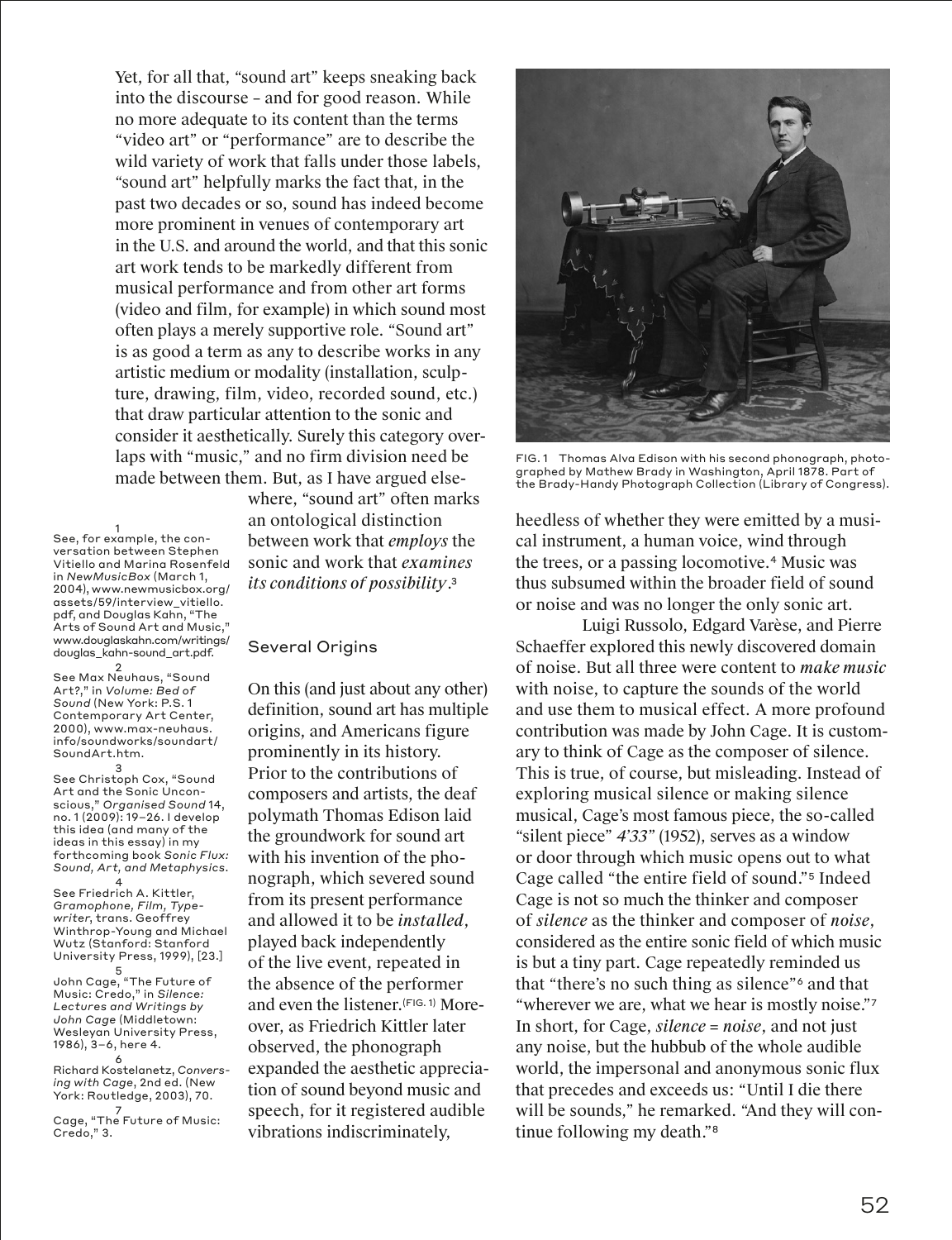Reflecting on *4'33"* in 1974, Cage told an interviewer: "I have felt and hoped to have led other people to feel that the sounds of their environment constitute a music which is more interesting than the music which they would hear if they went into a concert hall."<sup>9</sup> Cage invited us to leave the concert hall and attend to the sounds of the environment. Yet he did not relinquish "music," hoping that others would accept his expansion of the term to encompass everything that can be heard. It was another artist, Max Neuhaus, who took the decisive step outside of music toward what we know as "sound art." A musical prodigy specializing in avant-garde composition for percussion, Neuhaus had performed pieces by Russolo, Varèse, Cage, and other composers eager to incorporate everyday sounds into their work. Yet, by the mid-1960s, Neuhaus began to worry that this strategy was insufficient. "Few [concert goers] were able to carry the experience over into an appreciation of these sounds in their daily lives," he remarked. "I became interested in going a step further. Why limit listening to the concert hall? Instead of bringing these sounds into the hall, why not simply take the *audience* outside – a demonstration in situ?"<sup>10</sup> Neuhaus intended this exit from the concert hall to be quite literal. In 1966, he initiated a project called *LISTEN* in which he would invite audience members to meet at a concert venue, stamp their hands with those six letters, and then silently lead them outside on a walk through power plants, highway underpasses, and city neighborhoods.

Neuhaus' own final exit from the concert hall came two years later. After recording an LP of his percussion repertoire, he left the world of music and performance for good, turning instead to what he called "sound installations," continuous fields of sound – generally complex drones – that shaped and coloured their chosen sites. "In music the sound is the work," he noted, while "in what I do the sound is the means of making the work, the means of transforming space into place."<sup>11</sup> This shift of interest from temporallybounded works toward site-specific works that defined a place, he thought, connected his work more fully with sculpture and the visual arts than music. "In terms of classification," he told an interviewer, "I'd move the installations into the purview of the visual arts even though they have no visual component, because the visual arts,

in the plastic sense, have dealt with space. Sculptors define and transform spaces. I create, transform, and change spaces by adding sound. That spatial concept is one which music doesn't include; music is supposed to be completely transportable."<sup>12</sup>

Neuhaus began installing unmarked sound pieces in stairwells, subway stations, swimming pools, and elevators, filling them with lush drones, phased clicks, or other sounds that were at once unobtrusive and subtly transformative. In 1973, he happened upon a subway vent on a pedestrian island in New York's Times Square and was struck by a desire to use the cavernous space as the resonant chamber for a sound work. Four years of arduous negotiation with the Metropolitan Transit Authority and Con Edison



FIGS. 2a-c Max Neuhaus, Times Square, 1977/2002. Permanent sound installation. Video stills from Rory Logsdail's short film Max Neuhaus – Times Square, production: Firefly Pictures for Rai Sat Art, 2002, 7 min. 75 sec.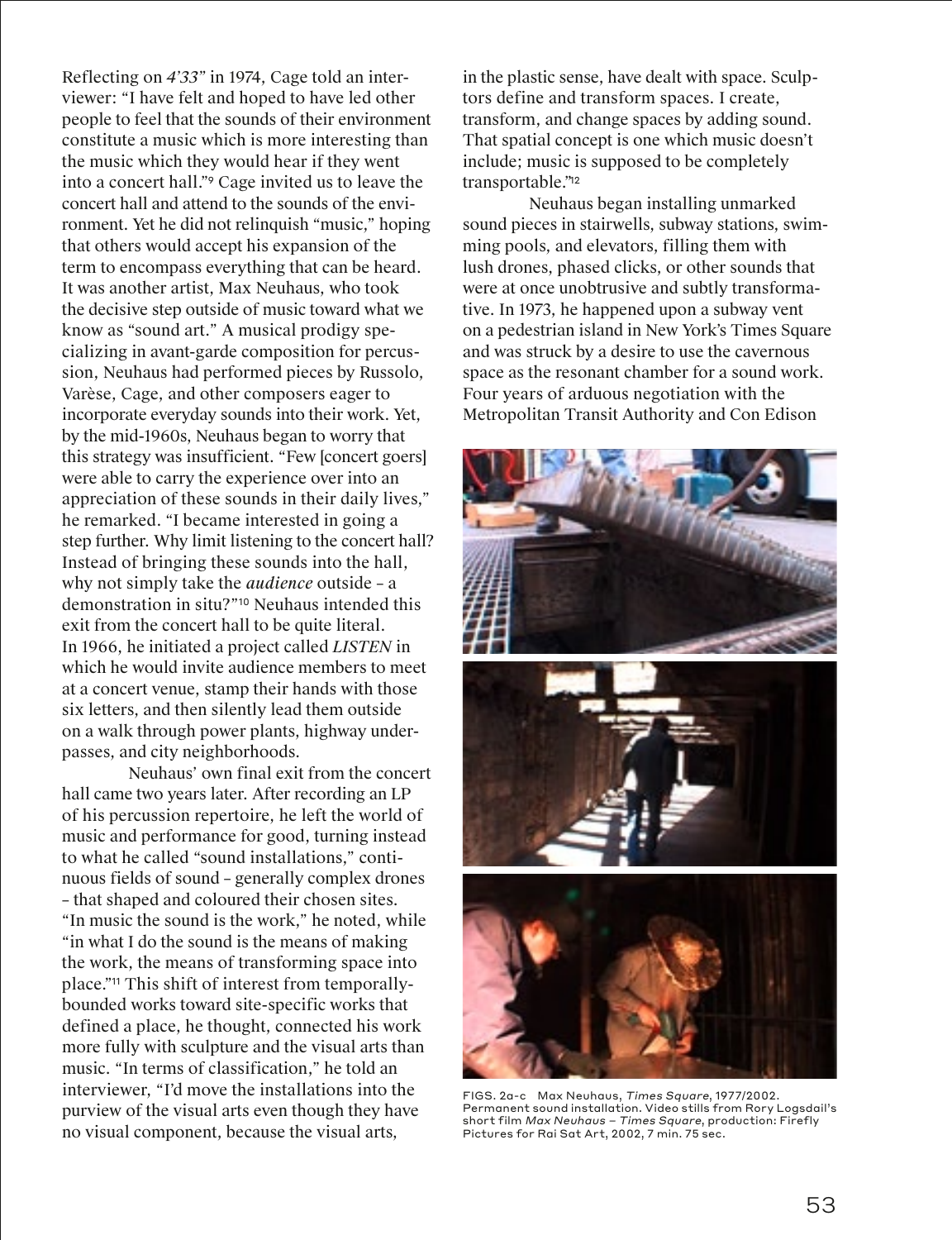8 John Cage, "Experimental Music," in *Silence: Lectures and Writings by John Cage* (Middletown: Wesleyan University Press, 1986), 7–12, here 8.

9 Kostelanetz, *Conversing with Cage*, 70.

10 Max Neuhaus, "Listen," in *Sound by Artists*, ed. Dan Lander and Micah Lexier (Toronto: Art Metropole, 1990), 63–67, here 63. 11

Max Neuhaus, "Conversation with Ulrich Loock," in *Max Neuhaus: Sound Works*, vol. 1, *Inscription* (Ostfildern: Cantz, 1994), 122–135, here 130.

12 Max Neuhaus, "Interview with William Duckworth," in *Max Neuhaus: Sound Works*, 42–49, here 42. 13

Walter Cianciusi, "Max Neuhaus: Pioneer of Invisible and (Almost) Inaudible Sound Installations," in *International Computer Music Conference Proceedings* (2013), 248–253, here 249. ensued until Neuhaus finally received permission to climb down into the vent shaft and install a loudspeaker and some homemade electronic sound generators that he jerry-rigged to the city's lighting grid.(FIGS. 2a-c) Neuhaus built the sound by ear, listening carefully to the sonic environment, layering frequencies and timbres the way a painter layers colour, and shaping mass like a sculptor working with invisible material. As in all of Neuhaus's installations, the sound was to be, he liked to say, "almost plausible" in the context and yet also a bit out of place, a slight dislocation of the aural topography. The result was a dense drone that, as Neuhaus described it, resembled "the after ring of large bells,"<sup>13</sup>

a sound that summoned the restless clamor of its environs and bathed it in a consistent aural hue.

Launched in September of 1977, the piece defined an aural field that remained in place twenty-four hours a day for fifteen years before Neuhaus dismantled it. In 2002, the Dia Art Foundation relaunched *Times Square* as a permanent installation that is now one of New York City's great works of public art.

#### Drones and the Sonic Flux

Neuhaus coined the phrase "sound installation"; but he was not alone in developing ongoing, site-specific sound environments during the 1960s and 1970s. As early as 1962, the minimalist composer and improviser La Monte Young began to envision what he called a Dream House, a space that "will allow music which, after a year, ten years, a hundred years or more of constant sound, would not only be a real living organism with a life and tradition all its own but one with a capacity to propel itself by its own momentum."<sup>14</sup> Four years later, Young and his wife, the vocalist and light artist Marian Zazeela, experimented with sine wave oscillators to create a private Dream



FIG. 3 La Monte Young, Marian Zazeela, Dream House, 1989. Sound and light environment, wall sculpture, neon, speaker, light, plastic film. Installation view ZKM | Karlsruhe, 2012.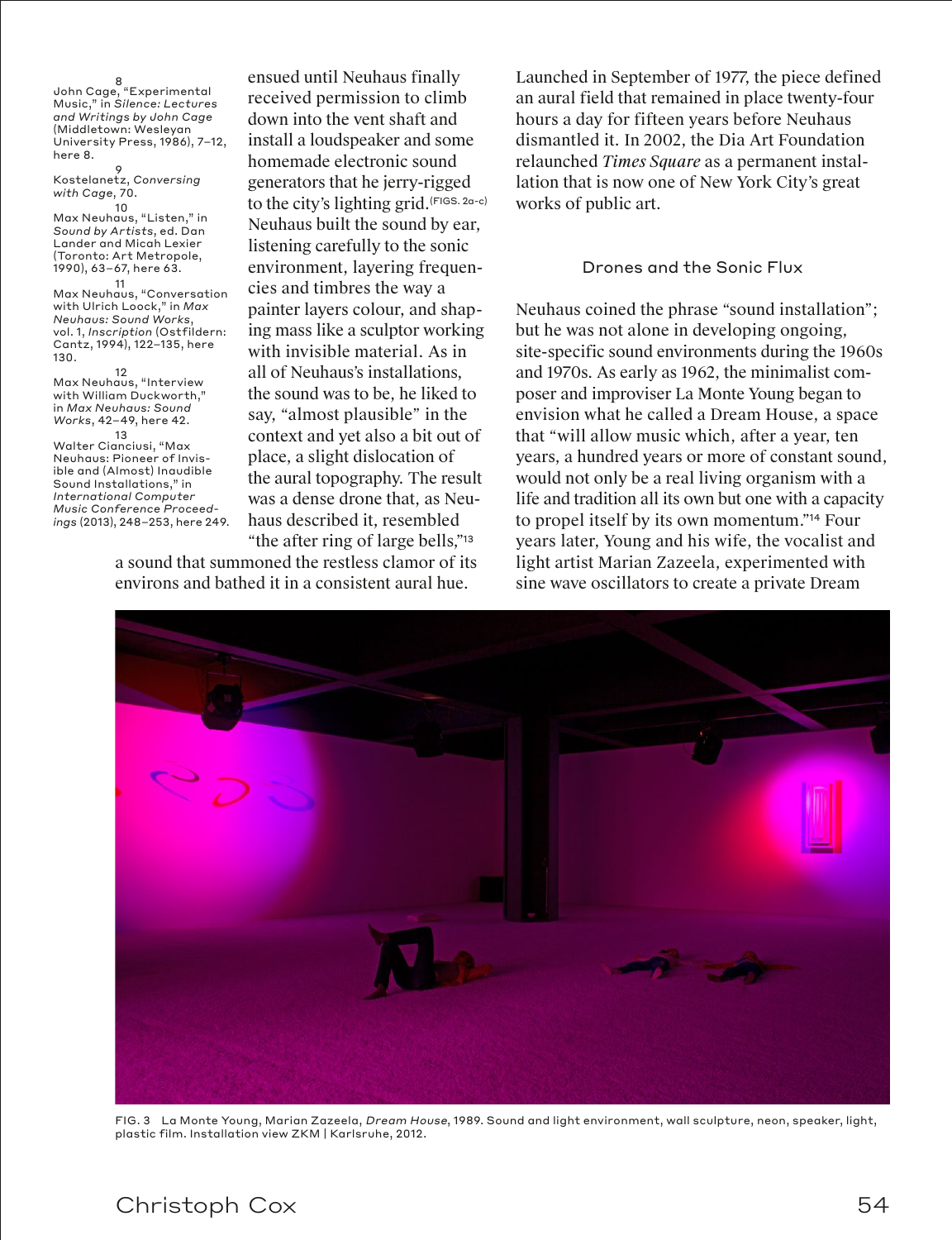House in their Tribeca loft. The project was first presented in public for two weeks in July 1969 at Galerie Heiner Friedrich in Munich, where Young's oscillators generated a field of sine tones fluctuating around 50 Hz ("the underlying drone of the city and all AC-powered equipment"<sup>15</sup>) and Zazeela projected pure light frequencies at metal mobiles to give the impression of "self-luminous coloured bodies freely suspended in an atmosphere of continuously moving calligraphic strokes."<sup>16</sup> A decade later, Friedrich's Dia Art Foundation funded a "permanent" *Dream House* in the former New York Mercantile Exchange building in lower Manhattan. The installation ran for six years before disputes within the foundation led to its dismantling and reinstallation elsewhere, finally in a space on Church Street, where it remains today. Temporary versions of the sound and light environment have been presented in museums and art spaces around the world. (FIG. 3)

While Neuhaus' installations unobtrusively mark and colour public space, Young and Zazeela's are overpowering presentations of sound in interior spaces that allow them precise control over frequencies and their psychoacoustic effects. Nonetheless, these early sound installations are kindred in their use of complex drones, a defining feature of early sound installation in America. Cage's *4'33"* set out to draw attention to the sonic flux of the world, the ceaseless din that surrounds us at every moment. In a grand sense, this background noise is surely a drone – the continuous and simultaneous sounding of all that is audible. Like Cage, Young attempted to tap into this perpetual flux, drawing our attention to an experience of time that vastly exceeds not only the temporality of musical composition but also the span of human life. Both Cage and Young affirmed the drone in all its manifestations, whether natural or technological, human or nonhuman. Cage was inspired equally by the droning sounds of "a truck at fifty miles per hour," "static between the stations," and "rain,"<sup>17</sup> Young by "the sound of the wind going through the chinks of the log cabin"<sup>18</sup> where he was raised, "the sounds of insects; the sounds of telephone poles and motors; sounds produced by steam escaping from such as [his] mother's tea-kettle or train whistles; and resonation from the natural characteristics of particular geographic areas such as valleys, lakes, and plains."19

### Sculpting Sound

A no less cosmic but more scientific or phenomenological approach to the drone was pursued by other American sound artists in the 1970s. Working without any direct connection to the New York art and music scenes, the southern California artist Michael Brewster combined Young's interest in controlled environments with Neuhaus's desire to articulate space through sound. Unlike Cage, Neuhaus, and Young, all of whom came from music, Brewster's background was in the visual arts and, specifically, sculpture. "I think like an artist and I behave like an artist, not like a musician,"<sup>20</sup> he told an interviewer. "I work with sound because of its sculptural potential – it is a physical material to me."<sup>21</sup> "It has size and dimensions, viscosities, textures, even excitements,"<sup>22</sup> he continued.

> At lower frequencies, its wavelengths are of human scale. Its densities are such that we can walk through them, inhabiting their interiors, considering their particulars. I love the elegant physics of sound's wave-form behavior. I think this whole cosmic show is driven by what physics studies: the very stuff of life. So I feel close to the essential motors of our world when I'm working with the quasi-physical oscillations of sounds, blending and coaxing them into place. I had hopes that the resulting fields of sound space would be a way to expand and reinvigorate the sculptural experience. 23



FIG. 4 Michael Brewster, An Exit to Sculpture, 1985. Acoustic sculpture with neon, audio, and narration, dimensions variable. Installation view Temporary Contemporary building, Museum of Contemporary Art, Los Angeles, 1985/1986, the artist activating the installation.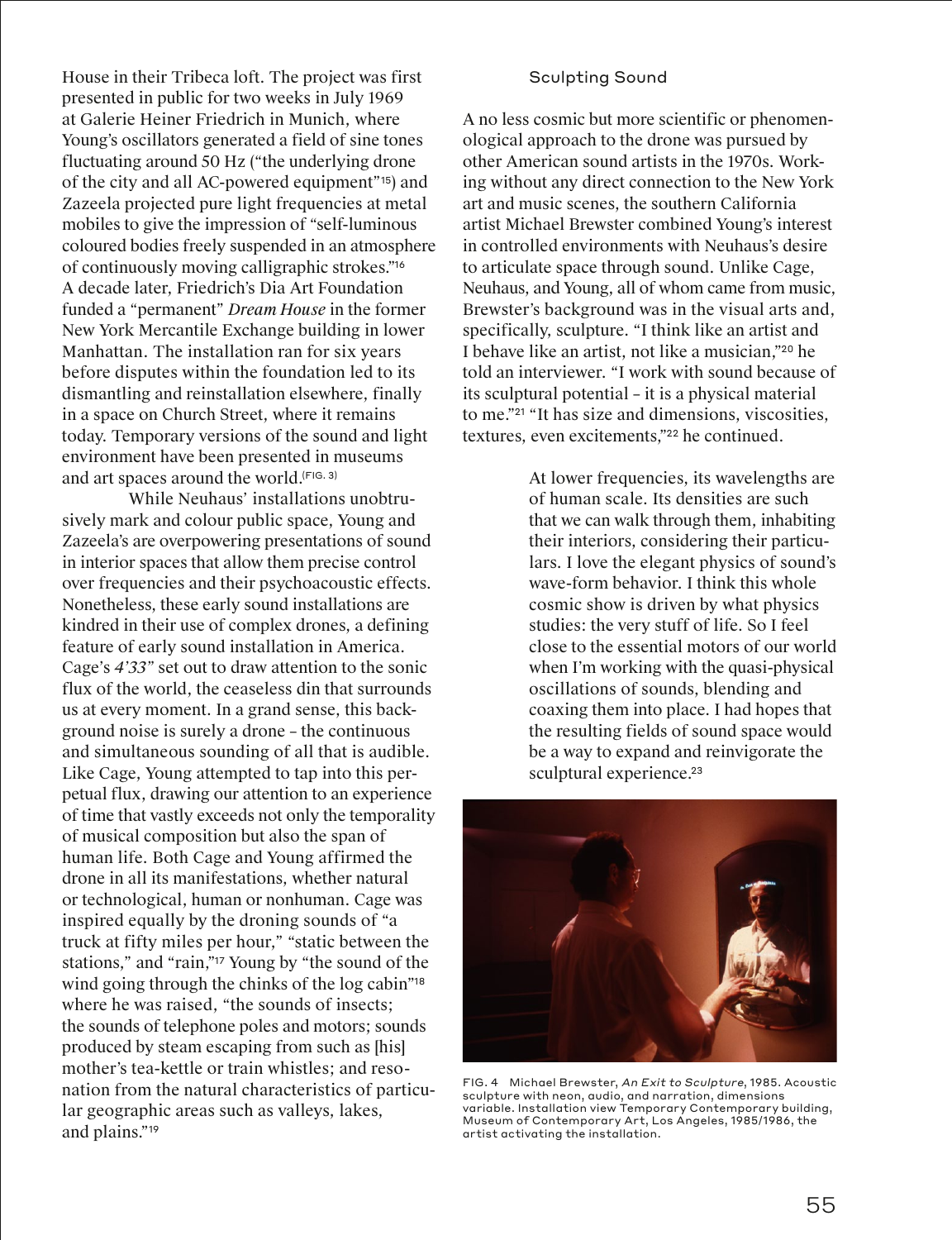In 1970, Brewster began producing what he called "acoustic sculptures"(FIG. 4) consisting of sine tones generated by oscillators and broadcast into bare rectangular gallery spaces via loudspeakers. Brewster tuned his equipment to generate standing waves, invisible but nonetheless audible and pal-

 $14$ 

La Monte Young and Marian Zazeela, "Dream House," in Young and Zazeela, *Selected Writings* (Munich: Heiner Friedrich, 1969), reissued by ubuclassics in 2004, 10–16, here 16, www.ubu.com/ historical/young/young\_ selected.pdf. Biographical details about Young are drawn from Jeremy Grimshaw, *Draw a Straight Line and Follow It: The Music and Mysticism of La Monte Young* (Oxford: Oxford University Press, 2011).

15 Young and Zazeela, "Dream House," 12.

Ibid., 13.

17 Cage, "Future of Music: Credo," 3.

16

18 Richard Kostelanetz, "Conversation with La Monte Young," in La Monte Young and Marian Zazeela, *Selected Writings* (ubuclassics, 2004), 17–63, here 20. 19

Ibid., 33.

 $20$ Michael Brewster, "An Interview with Brandon LaBelle," in Michael Brewster, *See Hear Now: A Sonic Drawing and Five Acoustic Sculptures* (Los Angeles: Los Angeles Contemporary Exhibitions, 2002), 26–30, here 28. 21 Ibid. 22 Ibid., 26. 23 Ibid.

24 Ibid. 25 Ibid.

26 See Kostelanetz, "Conversation with La Monte Young," 35, and La Monte Young, "Lecture 1960," in La Monte Young and Marian Zazeela, *Selected Writings* (ubuclassics, 2004), 66–76, here 74–75. On "living inside the sound," see also Young's erstwhile collaborator Tony Conrad, "LYssophobia: On *Four Violins*," in *Audio Culture: Readings in Modern Music*, ed. Christoph Cox and Daniel Warner (New York: Continuum, 2004), 313–18.

27 Brewster, "Interview with Brandon LaBelle," 27.

pable forms that created a sonic geography of peaks and valleys to be traversed by visitors. From a musical perspective, the work was utterly simple and unimpressive. Yet, for Brewster, these sine tones were simply tools for sculpting space and shaping forms. And, at this, he felt, they were superior to hammers and chisels. "I realized that hearing was more congruent with the goals and ambitions of sculpture than was seeing,"<sup>24</sup> Brewster noted. "We see through the flat while we hear fully in the round, hence we can hear more sculpturally than we see."<sup>25</sup>

A sculpture made of metal, stone, or wood remains an object set apart from us in the world, an entity to be surveyed with the eye as we circle around it. But sound, Brewster thought, enables audiences to inhabit the *interior* of the form. Just as Young often spoke of "living inside the sound," Brewster maintained that his acoustic sculptures collapse the distinctions between subject and object, here and there, now and then. <sup>26</sup> "No longer is the object of desire over there. We are in it, a part of it, here, now. I've always wanted to bridge the distance, to be closer to the core of my own experience, to overcome that awayness, the apartness that consciousness generates, to have my desire become one with its object. If I'm providing anything at all, I hope it is a full-on, all-around experience, from toes to head. Acoustic sound wraps itself elaborately all around us."<sup>27</sup>

## Sonic Architecture

This physical exploration of sounds in space was also a driving force for Alvin Lucier, whose work since the late 1960s has constantly shuttled between musical composition and sound installation. Lucier's sound installations are inspired less by sculpture than by architecture – by the way that sounds can map the built environment, which in turn acts as a sonic filter and amplifier. The early work *Vespers* (1968), for example, paid homage to the common bat *(vespertilionidae)*, equipping blindfolded performers with hand-held echolocation devices that they used to maneuver through a darkened space toward a central point. (FIG. 5a-c)



FIGS. 5a-c Alvin Lucier, Vespers, 1968. Acoustic orientation by means of echolocation, for players with hand-held echolocation devices. Performed by Pepe Garcia, Joey Marijs, Juan Martinez, and Niels Meliefste of Slagwerk Den Haag, Festival Dag in de Branding, The Hague, 2010, video stills. Video available online at: vimeo.com/89093088.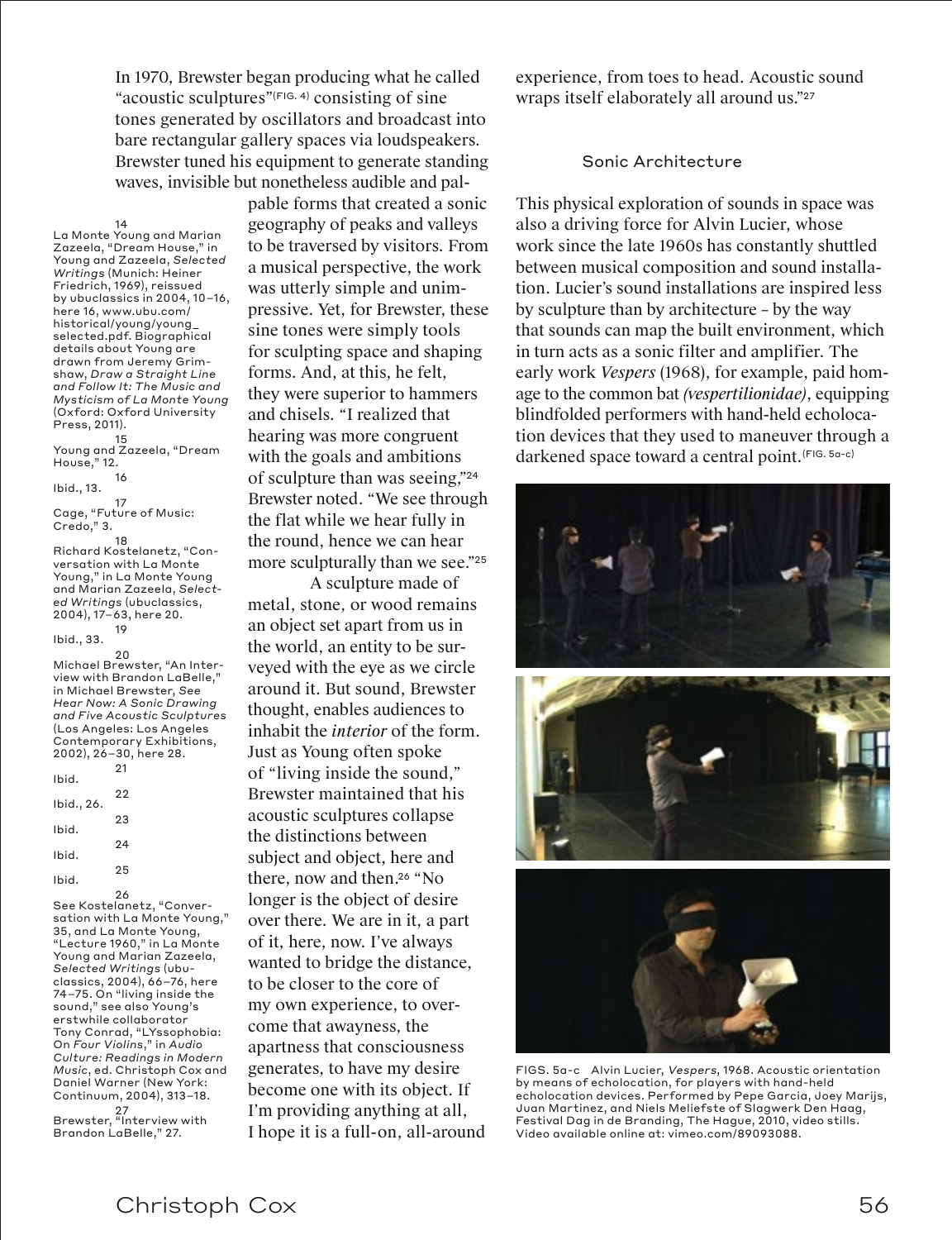"A performance of *Vespers* gives you an acoustic signature of the room," remarked Lucier, "as if one were taking a slow sound photograph over a long period of time. You hear what the room sounds like. That was mysterious to me and wonderful. It really turned me on."<sup>28</sup>

Lucier's scientific inquiry into echolocation transformed his conceptions of music and sound. "I began thinking of sounds in terms of short and long wavelengths, not as high and low pitches or notes written in time from left to right on a page," he recalled. <sup>29</sup> "Thinking of sounds as measurable wavelengths […] has changed my whole idea of music from a metaphor to a fact and, in a real way, has connected me with architecture."<sup>30</sup> Lucier pursued these architectural investigations in several other key works, notably his most famous piece *I Am Sitting in a Room* (1970). A wonderfully self-reflexive variant on the "text scores" that, via Fluxus and conceptual art, became prominent in the 1960s, *I Am Sitting in a Room* consists simply of a four-sentence description of the piece read into a tape recorder and played back into a room repeatedly until the resonant frequencies characteristic of the space pile up on one another and overwhelm the sounds of speech. (FIG. 6) In the 1980 recording of the piece, Lucier's characteristic voice (and evident stutter) becomes more distant and indistinct with each iteration of the text, eventually dissolving into a wavering metallic drone.

The drone formed the basis of another of Lucier's installations, *Music on a Long Thin Wire* (1977). (FIG. 7) In its debut version, Lucier clamped

each end of a ninety-foot wire to two wooden tables under the dome of the U.S. Custom House in New York City and set the wire into vibration using an oscillator and an electromagnet, amplifying the movement of the wire with contact microphones. "By carefully tuning the oscillator," Lucier explained,

> the wire could be left to sound by itself. Fatigue, air currents, heating and cooling, even human proximity could cause the wire to undergo enormous changes. In a dance studio in Kyoto, for example, visitors' footsteps on the Marley floor caused extremely slight shifts in the positions of the tables to which the wire was clamped, causing spectacular changes in the sound of the wire. Shin Nakagawa, who arranged my visit there, slept overnight under the wire and reported that even with no movement

in the room it would mysteriously erupt into triadic harmonies. 31

Lucier, Brewster, and Young were concerned with the ways that sound filled spaces and the ways that enclosures shaped and modified sounds. The American composer and sound artist Maryanne Amacher pressed beyond the architectural volume to investigate the very

28 Alvin Lucier, *Music 109: Notes on Experimental Music* (Middletown: Wesleyan University Press, 2012), 87. 29

Ibid., 85.

30 Alvin Lucier, "Every room has its own melody," in Alvin Lucier, *Reflections: Interviews, Scores, Writings* (Köln: MusikTexte, 1995), 94–103, here 98.

31 Alvin Lucier, liner notes to *Music on a Long Thin Wire*, Lovely LCD 10011, 1992.

32 See Maryanne Amacher, "Music for Sound-Joined Rooms, http://maryanneamacher.org/ memorial/Maryanne\_Amacher/ Amacher\_Archive\_Project/ Entries/2009/10/24\_music\_for\_ sound\_joined\_rooms.html, and http://maryanneamacher.org/ memorial/Maryanne\_Amacher/ Amacher\_Archive\_Project/ Entries/2009/10/23\_Writing\_ on\_\_Living\_sound%2C\_ patent\_pending.html.

33 See Amacher, "Composing Perceptual Geographies," http://maryanneamacher.org/ memorial/Maryanne\_Amacher/ Amacher\_Archive\_Project/ Entries/2009/10/23\_Composing\_ perceptual\_geographies. html, and Kabir Carter and Alan Licht, "Sound/Klang," *Parkett* 89 (2011): 6–20.

34 See Douglas Kahn, "Christian Marclay's Early Years: An Interview," *Leonardo Music Journal* 13 (2003): 17–21.



FIG. 6 Alvin Lucier, "I am Sitting in a Room", 1970. Audio installation for voice and electromagnetic tape.



FIG. 7 Alvin Lucier, Music on a Long Thin Wire, 1977. Sound installation for audio oscillator and electronic monochord. Installation view Wesleyan University, 1988.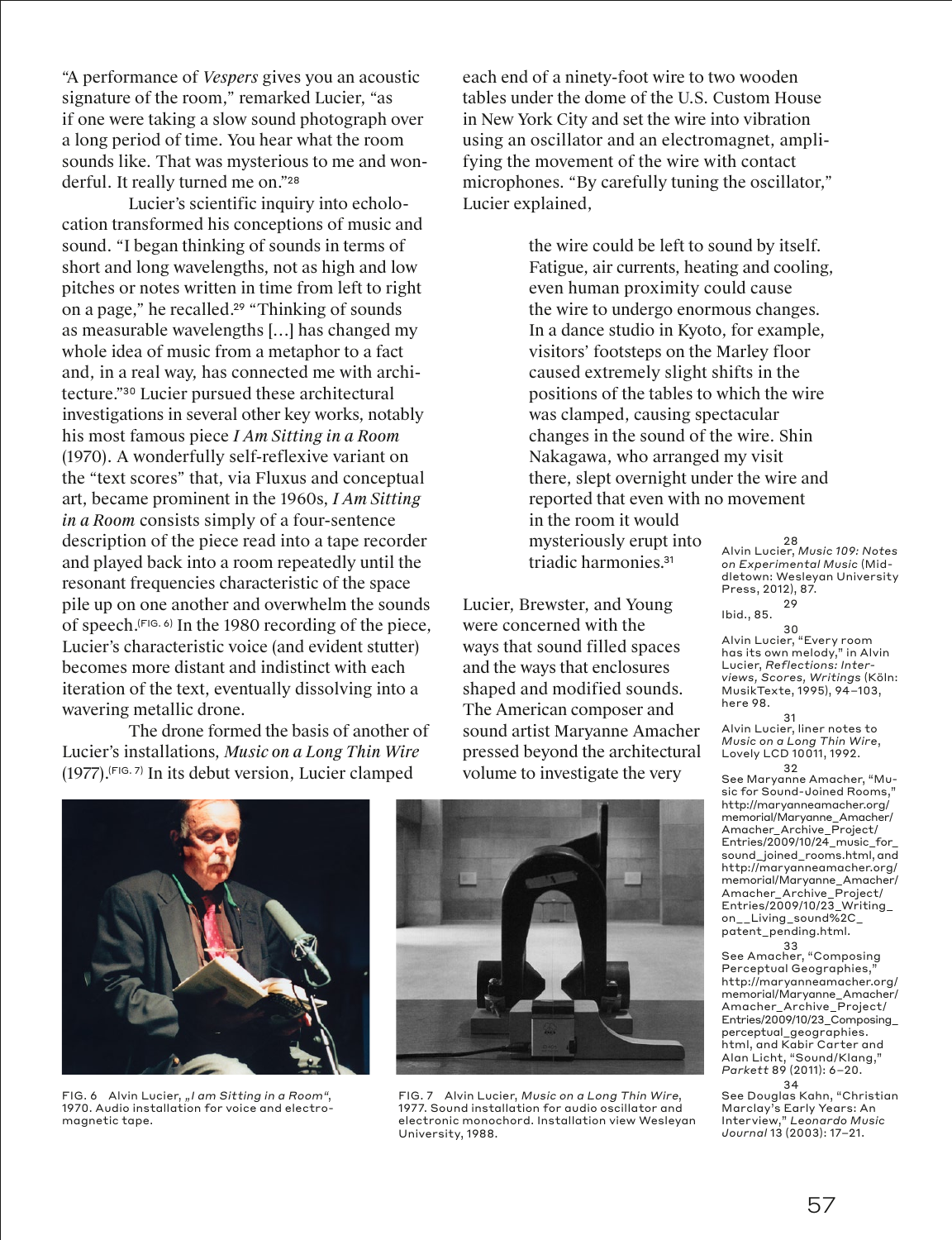

FIGS. 8a-c Maryanne Amacher, Gravity from the Music for Sound Joined Rooms series, 2006. Site-specific installation, created for the tower room of the parochial church in Berlin. Installation view singuhr – hoergalerie in parochial berlin (a), 2006. Detail view of the northern spiral staircase in front of the bell room (b) and detail view of the former vestry between the northern and the southern spiral staircase (c).

infrastructure of buildings and spaces. In 1980, she launched the project *Music for Sound-Joined Rooms*, (FIGS. 8a-c) which called for the installation of loudspeakers and transducers throughout a building to generate "structure-borne" sound, designed to travel not so much through the air but through the wood, metal, stone, and plaster surfaces of an entire house, gallery, or museum. After receiving a commission, Amacher would spend weeks at the site investigating its material features and acoustic potentials. Likening the process to choreography, theater, and cinema, she aimed to create spaces of aural and tactile intrigue, carefully placing and sequencing vibrations to suggest distance or to produce sonic close-ups, generate sonic illusions, entice visitors into neighboring rooms, lead them through pockets of intense pressure, or deposit them into spaces of ethereal calm. 32

#### Between Sound and Image

Amacher's fascination with immersive sound environments and sonic-tactile experience drew her to club culture and to the idea that the dance club might be considered a sort of sound installation. <sup>33</sup> The early work of Christian Marclay also crossed this divide between the gallery, the club, and the concert hall. Marclay attended art school where, inspired by Cage, Marcel Duchamp, Joseph Beuys, and punk rock, he began to perform using cheap turntables and records found on the street or purchased at thrift stores. <sup>34</sup> Marclay dealt with

this detritus of pop culture in all manner of ways – cutting the records apart and gluing them back together in different configurations; hammering nails into the record surface so that the tone arm was buffeted back and forth, etc. – devising a practice that connected with the scratching and sampling that hip hop DJs were developing at the time.

In the 1980s, Marclay began to consider the culture of recording more broadly, exhibiting photographic collages, sculptures, and installations composed of records, album covers, magnetic tape, and found images of singers or instrumentalists. Working between music and visual art, Marclay was fascinated with the connections and disjunctions between sound and image. *Chorus* and *Chorus II* (both 1988), for example, present found photographs of mouths open in song, the gap at the center of each image drawing attention to a fundamental lack, the incapacity of the image to supply its sonic content. (FIG. 9) Later projects investigated the indeterminacy of translation between sound and image and, in particular, the generative capacities of the musical score, which, even in its most conventional form, requires the performer to render a set of visual symbols as sounds. For *Graffiti Composition* (1996), Marclay posted blank sheets of musical paper on kiosks and walls throughout Berlin, inviting passersby to mark on them. Marclay photographed the results and printed them on cards to be interpreted by musicians as prompts for improvisation. (FIGS. 10a,b)

Such translations between sound and image are central to the work of Steve Roden, an audiovisual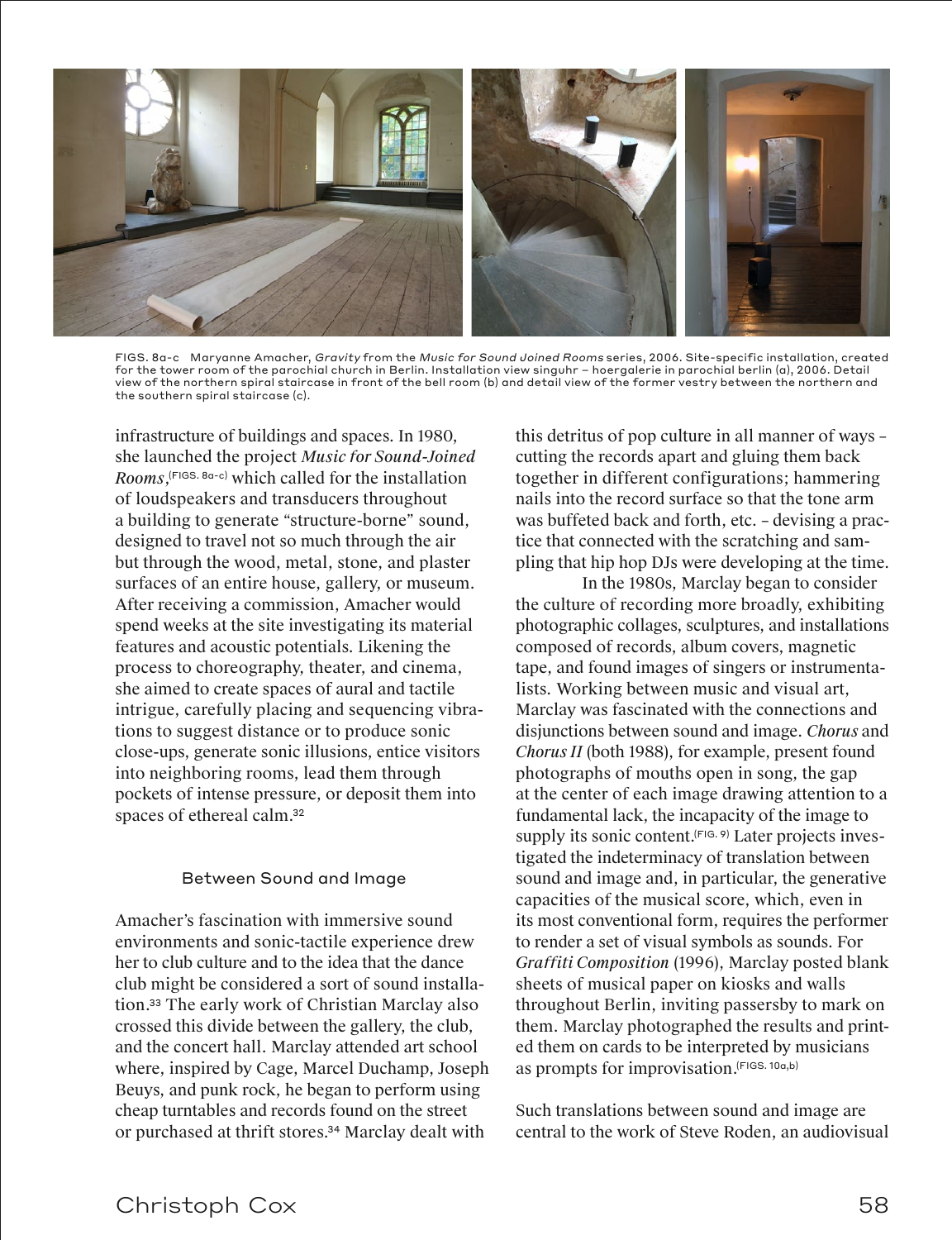

FIG. 9 Christian Marclay, Chorus, 1988. Installation, 29 black-and-white photographs, framed. Installation view Honk If You Love Silence, cycloptically, fifth episode of the Rolywholyover exhibition cycle, MAMCO, Musée d'art moderne et contemporain, Geneva, June 25–September 21, 2008.



FIGS. 10a, b Christian Marclay, Graffiti Composition, 2002. Portfolio of 150 images, Indigo prints on Cougar stock, 35.56×24.13×7.62 cm, published by Paula Cooper Gallery, limited edition of 25, plus 5 performance copies and 5 artist's proofs.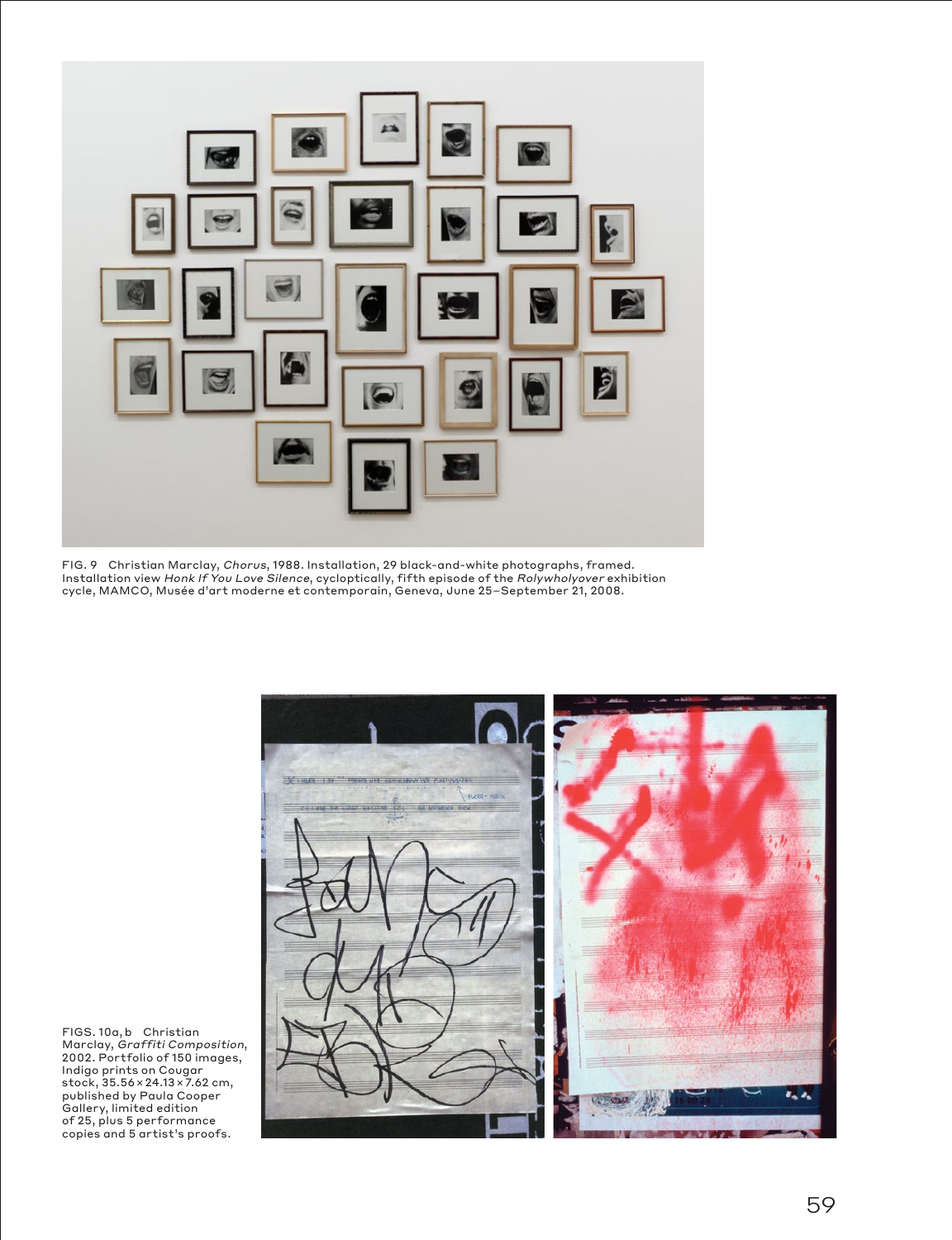

FIG. 11 Steve Roden, letter forms, 2002. Installation, 26 objects, wood, embroidery thread, polyurethane, enamel paint, approx. 27.94×10.16 cm each. Installation view Treble, SculptureCenter, New York, 2004.

artist from Los Angeles whose work is rooted in sound. In the late 1990s, Roden began to devise idiosyncratic translation schemes in order to spark new ideas and chance conjunctions. His *letter forms* (2002), for example, are a set of wood and thread sculptures that model the sound waves of the artist's voice speaking or singing each letter of the alphabet,  $(F \mid G)$  in the vowels painted in accordance with letter-colour associations laid out in Arthur Rimbaud's poem "Alchemy of the Verb." The more recent installations *rag picker (los angeles & new york)* (2013) and *ragpicking (berlin)* (2012)(FIG. 12) derive from visual elements discovered in the notebooks of German cultural critic Walter Benjamin, whose colour-coded symbols Roden transformed into graphic notation that guided a percussive/electronic score and determined colour combinations in a set of accompanying drawings.

#### Sonic Politics

For much of its history, American sound art – like sound art in general – has either concentrated on the physical, psychoacoustic, sculptural, and architectural capacities of sound or considered

35 See Jacques Rancière, *The Politics of Aesthetics*, ed. and trans. Gabriel Rockhill (London: Bloomsbury, 2013), esp. part 1: *The Distribution of the Sensible*.

the tensions between sound and image. Yet, particularly recently, in the context of American military aggression in Iraq and Afghanistan, sound artists have



FIG. 12 Steve Roden, ragpicking (berlin), 2012. Mutimedia installation, on the floor: symbol/cymbal, 2012, 8-channel sound installation with a single cymbal as sound source, 20 min., looped; on the monitor: a lexicon of walter benjamin's silences, 2012, video, 22 min. 19 sec., silent. Installation view singuhr – hoergalerie berlin, partial view, MEINBLAU project space, Berlin.

attuned themselves to the political potentials of sound, examining the role of the sonic in what philosopher Jacques Rancière has called "the distribution of the sensible" in social space, and employing sound as a means of altering that distribution. <sup>35</sup> Via videos, sculptural installations, and performances, the artist duo Allora & Calzadilla (Jennifer Allora and Guillermo Calzadilla) probe the relationships between music and war, investigating sound as an instrument of military violence, territorial domination, and the mobilization of human bodies. (FIG. 13) Likewise, in their practice, Angel Nevarez and Valerie Tevere test the populist potentials of radio and the protest song, and examine the uses of voice recognition for biopolitical control. (FIG. 14)

Surely the most sustained investigation of audio politics has been undertaken by the collective Ultra-red. Formed in Los Angeles in 1994, the group initially dedicated itself to AIDS activism before turning to broader questions of housing and immigration. Ultra-red's early recordings – which mixed samples of political speech with experimental electronic dance music – allowed its members entry into music festivals that became platforms for their political interventions. Since 2006, the collective has primarily dedicated itself to the politics of silence and listening in public space. Deeply inspired by John Cage and developing the political potential of *4'33"* for what the group calls "Militant Sound Investigations,"<sup>36</sup>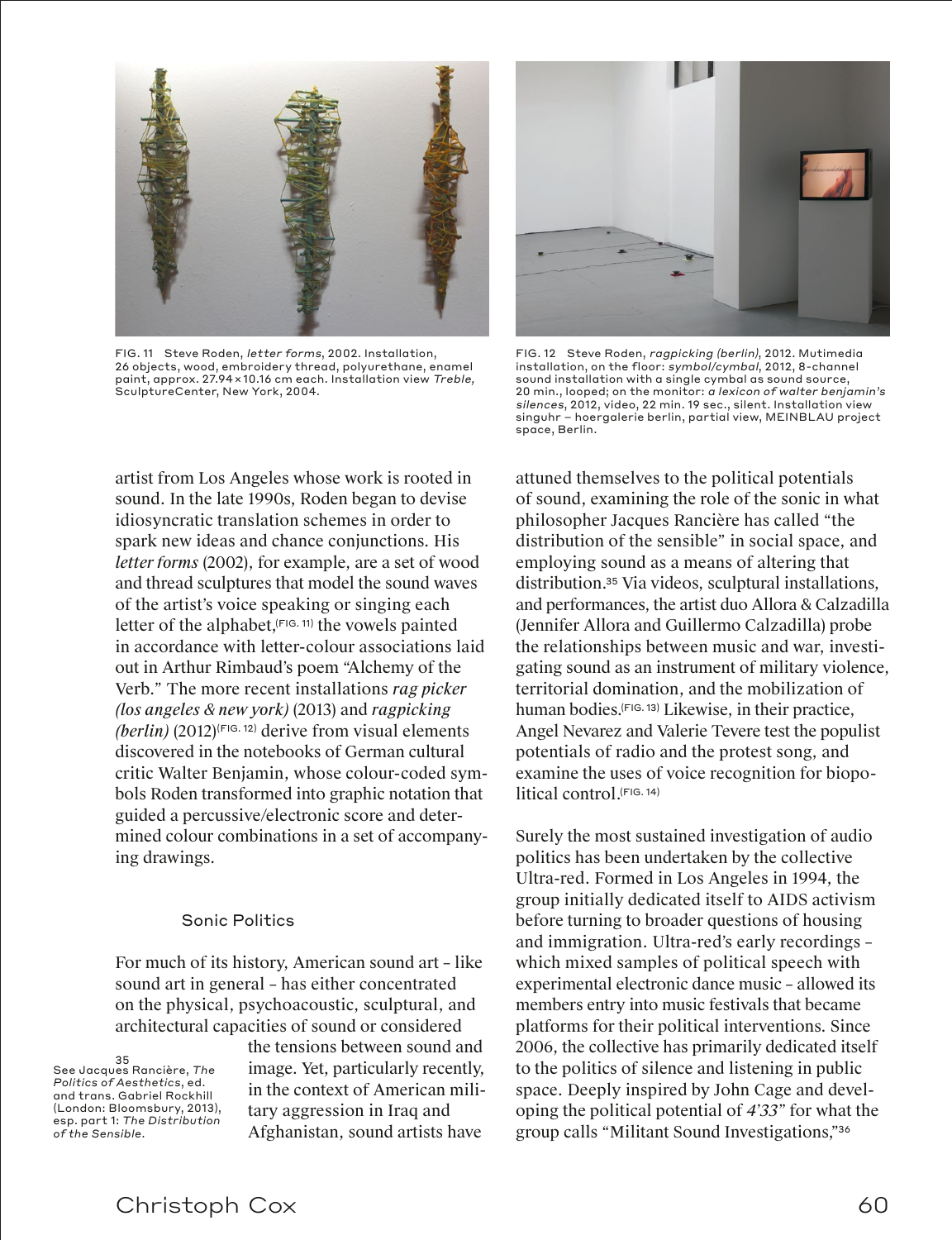

FIG. 13 Allora & Calzadilla, Clamor, 2006. Multimedia installation, plaster, foam, pigment, 1 tuba, 1 trumpet, 2 trombones, 1 flute, 1 drum kit, pre-recorded sound, and live musicians. Installation view Kunsthalle Zurich, Zurich.



FIG. 14 Angel Nevarez and Valerie Tevere, *Another Protest Song: Karaoke with a Message*, 2008.<br>Public performance with karaoke system, Flushing Meadows / Corona Park, Queens, NY.